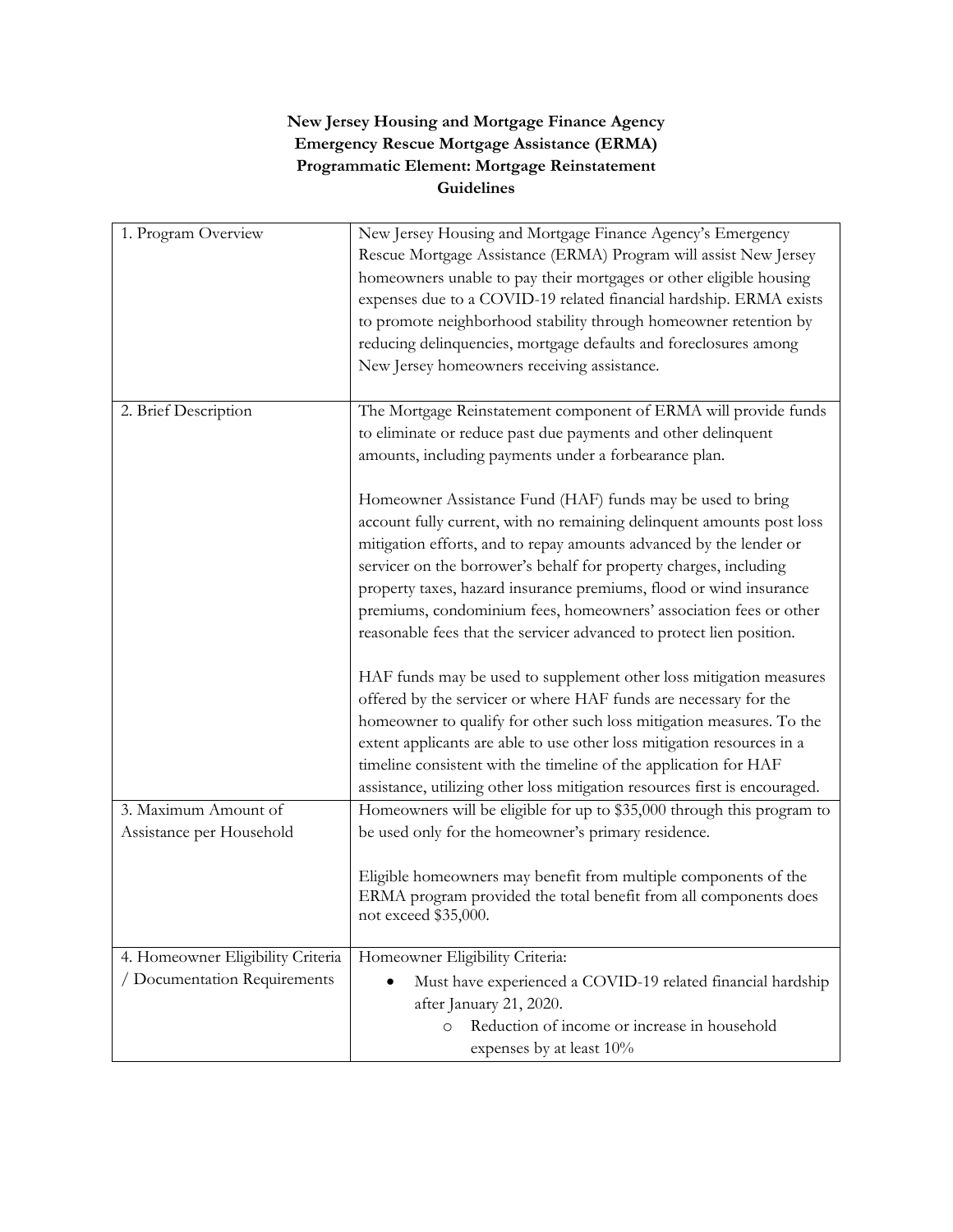|                                  | Must have incomes equal to or less than 150% of the area<br>$\bullet$                                                         |
|----------------------------------|-------------------------------------------------------------------------------------------------------------------------------|
|                                  | median income, consistent with Treasury guidance.                                                                             |
|                                  | Homeowners may not have liquid assets (excluding retirement assets                                                            |
|                                  | and education savings plans) equal to or greater than the amount of                                                           |
|                                  | their approved Program assistance.                                                                                            |
|                                  | Documentation Requirements:                                                                                                   |
|                                  | Valid Identification.                                                                                                         |
|                                  | Hardship Affidavit.                                                                                                           |
|                                  | Third Party Authorization.                                                                                                    |
|                                  | Mortgage Statement (if available).                                                                                            |
|                                  | Income Determination Documents.                                                                                               |
| 5. Property/Loan Eligibility     | Property criteria includes:                                                                                                   |
| Criteria Specific to the Program | Must be owner-occupied primary residence.                                                                                     |
|                                  | Must be a one- to four-unit property.                                                                                         |
|                                  | Must be an attached or detached house, a condominium unit                                                                     |
|                                  | or a manufactured home on a foundation permanently affixed                                                                    |
|                                  | to real property.                                                                                                             |
|                                  | Loan criteria includes:                                                                                                       |
|                                  | Mortgage or other associated housing costs covered by the                                                                     |
|                                  | program must not have been 30 days or more delinquent on<br>$1/21/2020$ .                                                     |
|                                  | At application, borrower must be behind on mortgage or have                                                                   |
|                                  | a forbearance balance, escrow shortage, or other eligible                                                                     |
|                                  | housing-related expenses.                                                                                                     |
|                                  | Current unpaid principal mortgage balance must not exceed<br>conforming limit for applicable property type/unit count         |
|                                  | Mortgage servicer must be willing/able to accept and apply                                                                    |
|                                  | Program funds.                                                                                                                |
|                                  |                                                                                                                               |
| 6. Structure of Assistance       | Program assistance will be provided to the homeowner in the                                                                   |
|                                  | form of a 0% interest rate, non-amortizing (no monthly                                                                        |
|                                  | payments), forgivable, subordinate 3-year loan. The loan will                                                                 |
|                                  | be non-recourse, secured and recorded, and take a junior lien                                                                 |
|                                  | position on the home.                                                                                                         |
|                                  | All or a portion of the unforgiven loan funds will be due and                                                                 |
|                                  | payable from net equity proceeds upon sale or transfer or                                                                     |
|                                  | refinance of the property (except for refinances for a lower<br>rate and/or shorter term) or if the borrower ceases to occupy |
|                                  | the property as their primary residence prior to the end of the                                                               |
|                                  | third year. If the property is sold and does not generate                                                                     |
|                                  | sufficient proceeds to repay all or a portion of the loan, the                                                                |